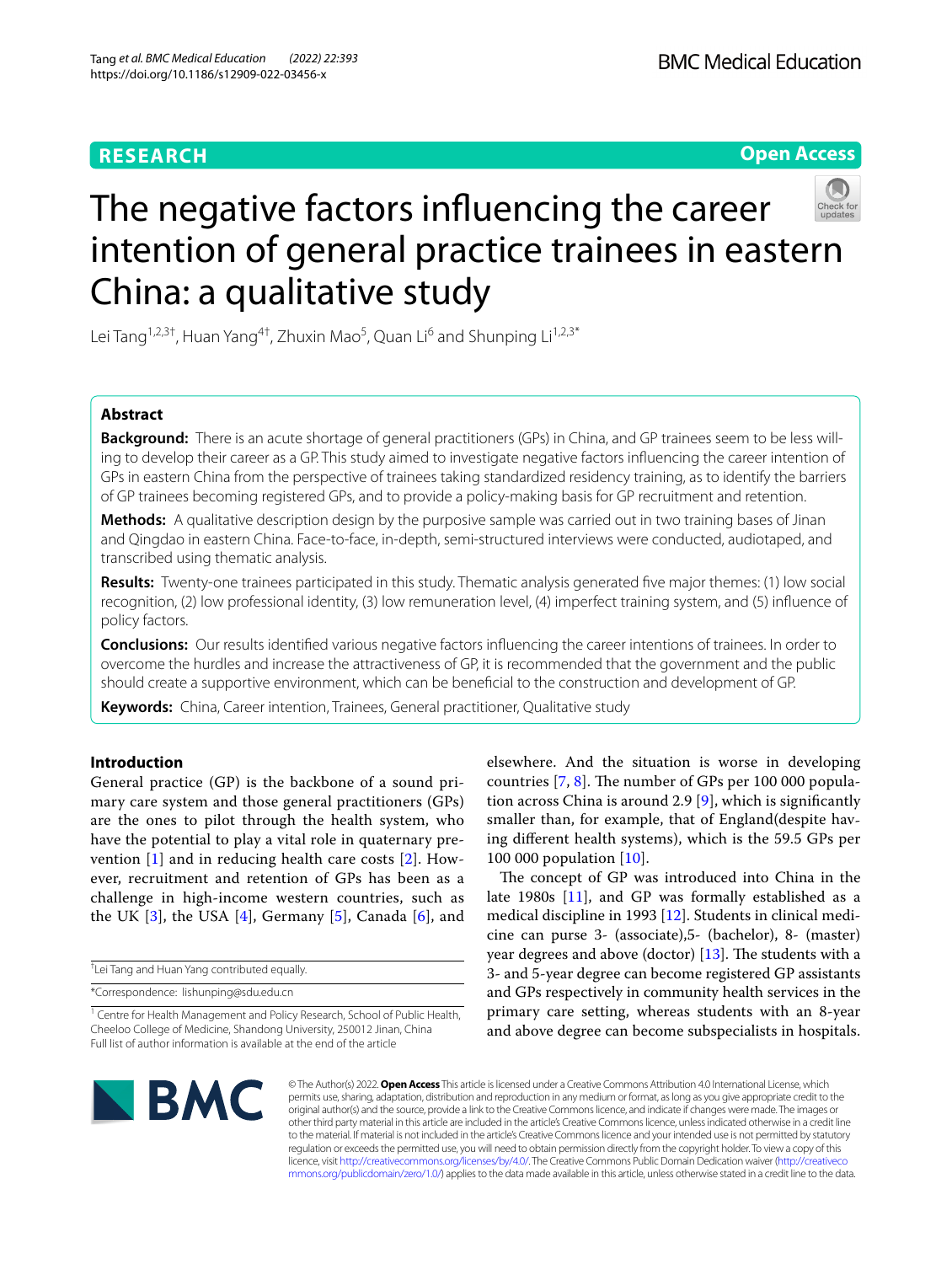The registered GP, assistant GP, registered nurse, rural doctors, and medics (unlicensed doctors in rural) are the main providers of primary health care services [[9](#page-6-8)].

In 2011, the Chinese government released a policy statement to establish the training system for GPs [\[14](#page-6-13)], which can be divided into three major training program categories: post-transfer training program, designated GP undergraduate education program, and residency training program (" $5+3$ " model) [\[15](#page-6-14)]. The post-transfer training program involves retraining the majority of less-educated doctors(GP assistants), both those who obtained associate degrees who plan to be or have been engaged in community health facilities but are not trained in GP  $[16]$  $[16]$ . The designated GP undergraduate education program is to produce qualifed GPs for undeveloped areas. The program is 5-year long emphasizes GP and will grant trainees a bachelor's degree. The training of GP is mainly based on a " $5+3$ " model, a 5-year undergraduate medical education (leading to a bachelor's degree) plus 3 years of standardized residency training (SRT). The 3-year transition period can be carried out in two ways:'standardized training after graduation' for residents, which have already practiced clinical medicine with a certifcate in medical practice, and 'postgraduate education of medicine' for interns [\[14](#page-6-13)].

Although more and more medical colleges have started developing GP and the training system of GP has been established in China, the number of GP trainees to be registered GP did not achieve an ideal result. By the end of 2014, the frst cohort of SRT resident doctors (totaling 5500) was recruited in 30 Chinese provinces, around 10% of whom (5158) were enrolled as GP residents [\[17](#page-6-16)]. One study reported 70.2% (198/282) of the trainees were unwilling to register as GP in a regional survey in China [[18\]](#page-6-17). Another study suggested a relatively or extremely high turnover intention was found in 45.9% (62/135) of trainees in China [\[19\]](#page-6-18).

Many negative factors can afect trainees in their career intention. Heavy workload, low morale, the loneliness of working in practice, low academic ability, and negative comments about GPs were the most frequently highlighted factors in western countries [[20–](#page-6-19)[22\]](#page-6-20). Limited studies on this issue have been conducted outside the developed western countries. Negative factors infuencing trainees' aspiration to select GP as a career in China can be diferent from developed countries due to its vastness, diversity, and unique history. Additionally, a few studies focused on burnout and turnover intention of the trainees in SRT in China and were mainly carried out by using questionnaire surveys [\[18,](#page-6-17) [19\]](#page-6-18)but they did not reach the core of trainees' daily practice. So far, only one study adopted a qualitative approach to explore the career intention of trainees [\[23\]](#page-6-21) and it was conducted in Nanjing city. It is therefore necessary to further explore the factors that hinder trainees to be GPs in China.

This qualitative study aimed to explore the negative factors infuencing the career intention of GP trainees in eastern China, as to identify the barriers of GP trainees becoming registered GPs, and to provide a policy-making basis for GP recruitment and retention.

#### **Method**

A qualitative description [\[24](#page-6-22)] was used with semi-structured, in-depth interviews to explore negative factors infuencing career intention faced by trainees in SRT. This approach allowed personal opinions to be freely expressed which can better capture the thoughts and feelings of trainees' perspectives to attain our research aim.

#### **Setting/participants**

Training bases are medical and health institutions that undertake standardized training for resident physicians, most of which are located in tertiary hospitals with sufficient talents and medical resources  $[25]$  $[25]$ . The mentors in the training base are specialists, who undertake the teaching task of GP on a part-time basis. The study was conducted through two training bases in Jinan and Qingdao, which hold vast GPs resources in Shandong Province [[26\]](#page-6-24).

#### **Participants and recruitment**

We used purposive sampling for trainees. Trainees in SRT were recruited from two training bases in two cities of eastern China (Jinan and Qingdao), with the help of hospital education managers. The hospital education managers were served as a liaison between trainees and researchers. They first introduced the study purpose to trainees who were potentially eligible to participate in the study. They then introduced the researchers to trainees, so the researchers built a relationship of trust with the trainees. The researchers then contacted those trainees who were interested and who met inclusion criteria in participating interviews and made an appointment to meet at a convenient time and place. The inclusion criteria were: (1) GP trainees belonging to the " $5+3$ " training model who was willing to participate in the study, (2) who had been taking standardized training courses for at least one year. We attempted to reach maximal variation in sampling by recruiting trainees from a wide range of backgrounds, including age, gender, years of training, and marital status. Trainees' demographic information is presented in Table [1.](#page-2-0)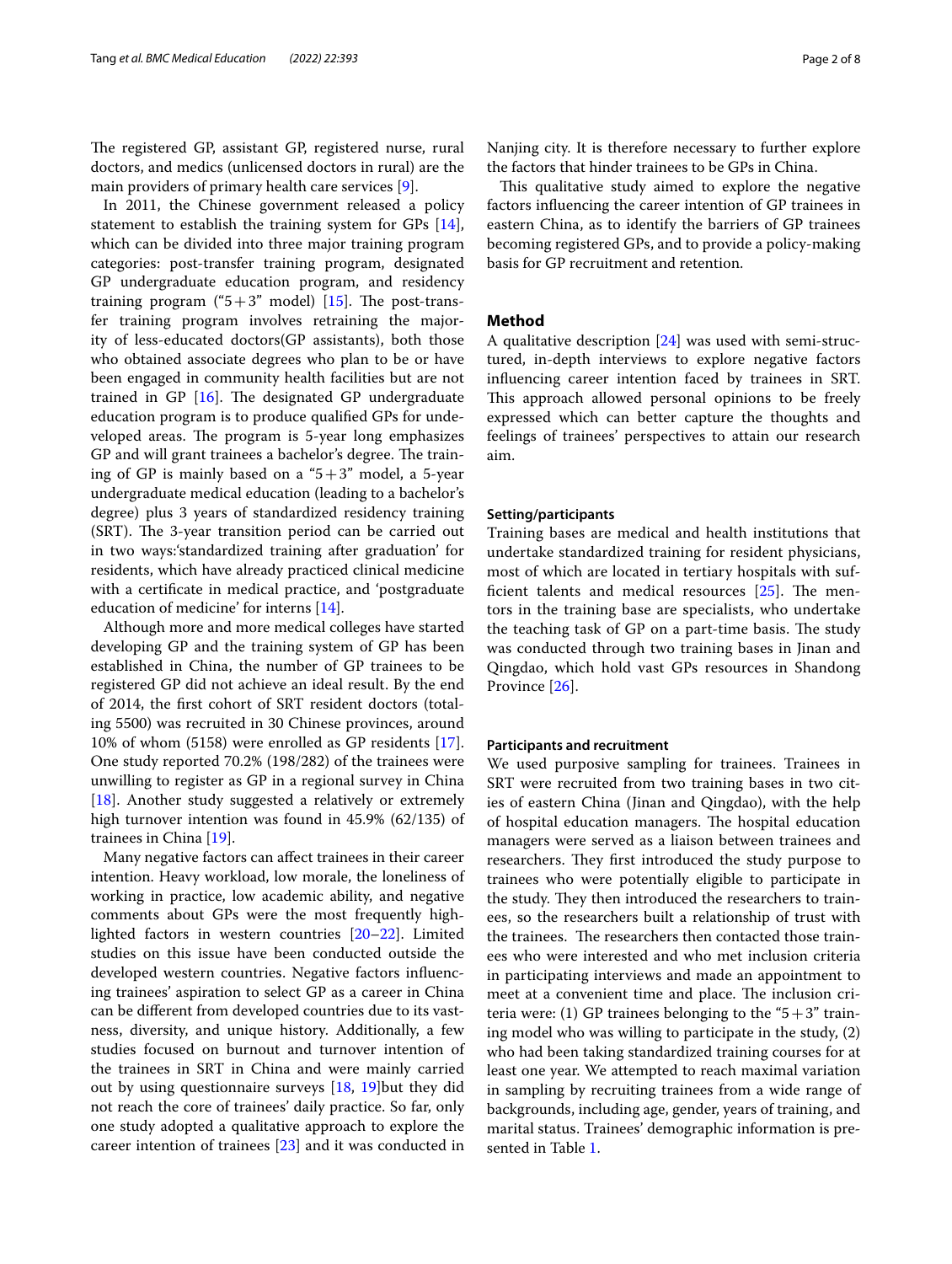#### <span id="page-2-0"></span>**Table 1** Trainees' characteristics (*N*=21)

| <b>Characteristics of trainees</b> | <b>Descriptions</b> | n (%)     |
|------------------------------------|---------------------|-----------|
| Age range                          | $20 - 29$           | 17 (80.9) |
|                                    | $30 - 39$           | 4(19.1)   |
| gender                             | Female              | 15(71.4)  |
|                                    | Male                | 6(28.6)   |
| Training base                      | Jinan               | 11(52.4)  |
|                                    | Qingdao             | 10(47.6)  |
| Years of training                  | 1                   | 7(33.3)   |
|                                    | $\mathfrak{D}$      | 11(52.4)  |
|                                    | 3                   | 3(14.3)   |
| marital status                     | Yes                 | 8(38.1)   |
|                                    | <b>No</b>           | 13 (61.9) |

#### **Data collection**

Face-to-face semi-structured interviews were conducted in Mandarin Chinese by research assistants trained in qualitative methods from June to August 2019. Before each interview, the purpose of the interview was explained, and consent to record the interview on audiotape was confrmed by all trainees. To create a relaxed atmosphere for communication, interviews were usually carried out in the lounge or intern office. Generally, there were only two people (a trainee and the researcher) in the room, to better encourage trainees to express themselves truthfully.

The first step of our study was to prepare a list of core questions. The core questions of this study were developed based on: (1) The *Guidelines of The State Council on the Establishment of a General Practitioner System* on the official website of National Health Commission of the People's Republic of China;(2) a review of the existing literature on what infuences trainees' career intention. We conducted two pilot interviews when trainees were asked to respond to the prepared open questions such as ---- "Tell me about your career intention in the future", and to illustrate the reasons for their decision. No substantial changes were needed after piloting with two trainees. A more detailed interview guide is presented in Additional file [1](#page-5-0). Semi-structured interviews allowed trainees to freely share their thoughts and perceptions but allowed the researchers to retain some control over the direction of the study. The researchers used interview techniques to encourage the participants via verbal (e.g. "your answers were quite illuminating") or non-verbal (e.g. establishing eye contacts) incentives.

The interviews lasted 30 to 60 mins. Field notes were taken during the interviews to capture non-verbal data. The length of the interview varied according to the stage of saturation and the emergence of new themes. The researchers continued interviewing new trainees until no new themes emerged. In the end, a number of 21 interviews were conducted.

#### **Data analysis**

Interviews were transcribed verbatim within 24 h after the end of each interview. The transcribed material was thoroughly checked by the interviewers to ensure that the audios were correctly transcribed. To ensure that the transcripts truly refect what the trainees said, the researcher returned the transcripts to the trainees for another round of data checking. Data were analyzed using an inductive thematic analysis [\[27\]](#page-6-25), in which coded categories were derived directly from the transcripts. To ensure consistency, researchers strictly followed the steps of the analysis process [\[28](#page-6-26)]. First, data for each of the trainees were read several times, and their perceptions, experience, and intention about being GP were identifed and carefully listed. Then, segments of transcripts were categorized according to the salient theme of the segment by two experienced researchers, a process called "coding". They met regularly (about after every 4–5 interviews) to discuss and validate codes. Any inconsistencies in coding assignments were resolved in discussions. The second step of data analysis mainly focused on the deduction and induction of coding by comparison and integrated into a theme. Capturing salient patterns of data and explanations for the stated perceptions and experiences provided by the trainees were emphasized in this process. In a constant comparison process, the ascribed codes were compared with new data from the subsequent interviews and adapted if necessary. In the third step, researchers checked to make sure no information was missing and reached a consensus on the fnal categories. Finally, categories were translated and reported in English.

#### **Results**

#### **Sociodemographic characteristics of participants**

There was no refusal of consent or dropout during interviews, with a total of 21 trainees participating. Of these, the age of the trainees ranged from 23 to 36 years (median age=28 years); ffteen were female; seven had experience of a GP placement for one year, eleven for two years, and three for three years (mean  $=1.9$  years); eight were married and the rest among them were single.

#### **Key themes**

The study presented five overarching themes that described negative factors infuencing the career intention of the trainees in SRT: low social recognition, low professional identity, low remuneration level, imperfect teaching system, and infuence of policy factors.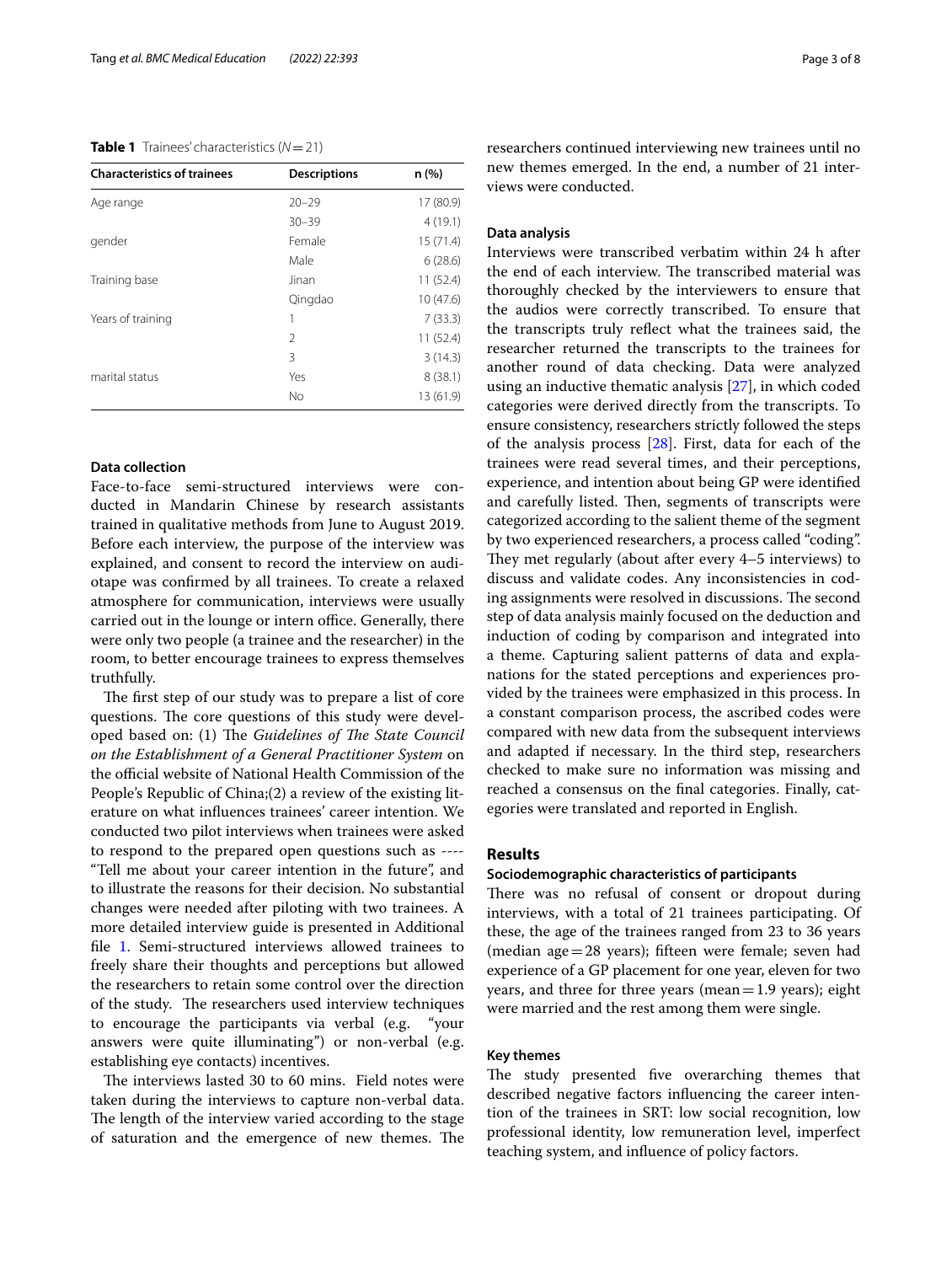#### *Low social recognition*

*Little knowledge* It was a common phenomenon that the term "general practitioner" was not usually understood by the public in China. Most of the trainees did not know about GP until they joined the training, and said that had little knowledge and contact with GPs before. They stated that GP received little recognition and acknowledgment from the public. There was little recognition even from senior colleagues and peers in the hospital.

*"I am a doctor of this hospital where I'm also a trainee. When I go to other departments for rotation, I find almost none of them know what GP is. They would ask what GP do, and lots of my friends also ask me this question." (02, Male, 36years)*

*"People think it doesn't really matter if there're no GP, or, the recognition of GP is really low, even not well among doctors." (01, Female, 31years)*

*Negative impression of GP* There was also a negative impression about GP among the public, as some of the trainees illustrated how family or friends portrayed GPs.

*"My family and friends know very little (about GPs).*  They'd say "those are the doctors in town health *centers, isn't it right? You really would work there?" Some of my schoolmates working in county hospitals would say "that's where you would go? You might as well come home and work at this county hospital." (18, Female,24 years)*

*Patients distrust* Chinese patients normally held a concept that a hospital in a higher tier and with a higher level of specialization tends to offer better quality of health care services. Most of the trainees indicated that patients doubted GP's ability to provide medical care and tended to favor specialists in secondary or tertiary hospitals.

*"Patients' acceptance is still not well. When we take the training, if we tell patients we're GPs, they'd question our ability." (05, Male,29 years)*

#### *Low professional identity*

*Unrecognized value* Although GP trainees should be regarded as those who tend to take a more holistic approach than their specialist counterparts, in our interviews, some of the trainees judged themselves as less competent than other specialties. They tended to have negative opinions regarding the professionality and competence of GP. They expressed that there was less value out in the work of GP.

*"I don't think GP can meet the primary needs. Even chronical diseases require deep understanding of each symptom, which I don't have. I can't give them*  specific instructions. They still need specialists." (12, *Female,28years)*

*Limited career development* Some trainees felt it would be a waste of their medical degree since there was a lack of clinical work content and there was little room for career development at the grassroots level for GP, compared to hospital medicine.

*"If I work at grassroots level, I would probably be doing some clerical work such as making health records. I wouldn't like it if my job is not clinic related. All these years of study and 3 years of training would go to waste if I were not a doctor." (14, Female,30years)*

*Concern of the prospect* The prospect of GP also caused concern for most of the trainees, which seemed to drive trainees away from primary care.

*"From higher levels to grassroots level, many big hospitals might have already understood the importance of GP and established GP departments, but there's still a long way to go for hospital of lower levels. It's impossible for patients to acknowledge this GP department within a couple of years." (01, Female, 31years)*

#### *Low remuneration level*

*Guaranteed minimum remuneration* Trainees expected to earn a guaranteed minimum remuneration since the salary was considered to be a fair return on trainees' years spent in medical education and a way to make their lives secure. However, most of the trainees from our interviews expressed that they were unsatisfed with the current remuneration of GPs. Low remuneration level appeared to be a primary driver of intention to not choose GPs.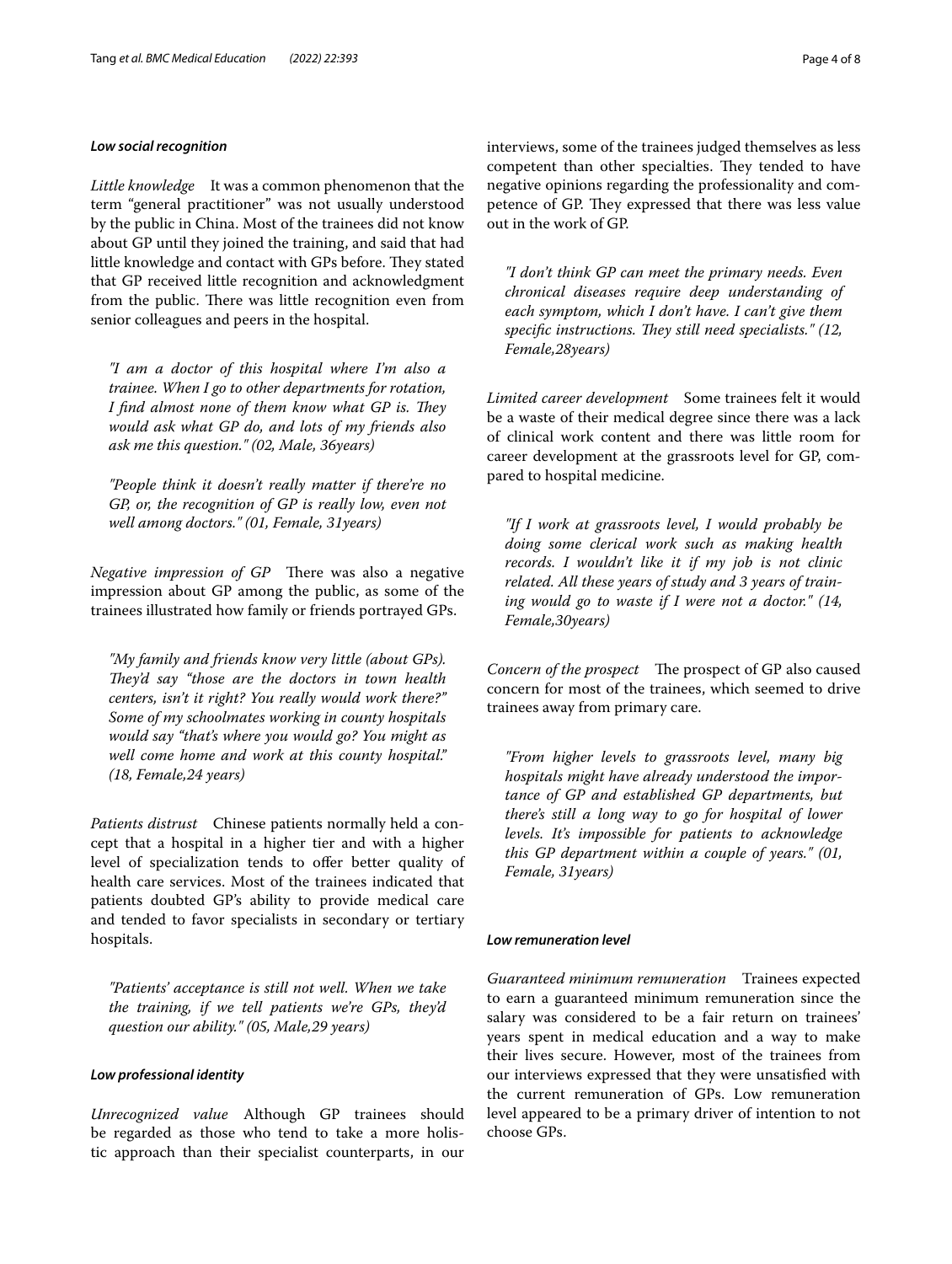*"Doctors are people too, and have family to support. Medical students work very hard to go through all these years, 5 years of undergraduate study and 3 years of training. It's not easy." (11, Male,28years)*

"The least is to support life. That's the first point. *You have to meet all the living needs before you can focus on your job. This is the most basic." (13, Female,26years)*

#### *Imperfect training systems*

*Unprofessional supervisor* Some supervisors appeared to design their teaching syllabus based on their preference and sometimes used fxed syllabus, rather than responding to the needs of the trainees.

*"My supervisor doesn't care which discipline we're from. When she takes us on ward rounds, she teaches us something based on what diseases we see, not on each trainee's discipline." (09, Female, 29years)*

*Unreasonable training programs* In addition, the curriculum of GP training did not highlight the characteristics of GP. Most the trainees thought there was a lack of outpatient experience in their training.

*"I think the curriculum needs to be improved. When we take the training, we spend most time doing ward rounds. But at grassroots levels, most work we do would be at the outpatient clinic. And admitted patients at a tertiary hospital could have rather severe symptoms, which are rare at grassroots levels." (10, Male, 30years)*

#### *Infuence of policy factors*

*Incomplete supporting policies* Some the trainees argued that a series of improved medical policies must be in place. Trainees stated that the frst-visit care system and the two-way referral system between GPs and specialists should help guide patients and for reducing the waste of resources; yet, such systems were too weak in China.

"(The process should be that) an almost recovered *patent of a higher level hospital should go to a lower level hospital for further recovery, and a patient from a lower level hospital should go to a higher level hospital for treatment if requested. But now* 

*many policies are defective." (10, Male, 30years)*

*Poor implementation of policies* A few of the trainees expressed frustration at the implementation of the policy because there were gaps between what was called for and what was actually done.

*"I think more eforts should be made on implementation. Otherwise they're all empty promises." (03, Female, 28years)*

#### **Discussion**

This study explored negative factors influencing the career intention of GP trainees in China. Despite signifcant improvements have been made in general medicine education, these negative factors infuencing trainees' career intention show there is still plenty of room to improve GPs recruitment.

According to our study, GP received little recognition and acknowledgment from the public. On the one hand, GP is a relatively new clinical discipline in China, which has not formed a professional status and discipline field  $[29]$  $[29]$ . The public and even trainees' peers had not embraced the concept of GP and are not accustomed to community health care services. This is different from western countries, where GP has become a common aspect of their medical system [[30\]](#page-7-0). On the other hand, the inadequate use of primary health care is also contributed to GPs' low social acceptance. Patients consider that those receiving 3–5year medical education cannot meet their needs, which leads patients skipping the community health centers and going straight to the outpatient departments of tertiary hospitals [\[31\]](#page-7-1).

The Chinese health care system emphasized the importance of urban hospitals with specialized departments as well as the struggle against specific diseases. The role of GPs in community health centers or rural are often responsible for "minor ailments" or chronic diseases in the curative realm, thus GPs seem to be appreciated as an 'easy' medical specialty in China. Previous studies, however, showed that the professional identity level among GPs in China was high [\[32](#page-7-2), [33\]](#page-7-3). One possible interpretation could be that compared with GPs, trainees in our study had less work experience and had less opportunity to understand the mission of GPs. Serval studies highlighted the important infuence of the workplace experience and the length of train time on recruitment [[34](#page-7-4), 35. The extensive work experience of GP means more clinical exposure. Evidence showed that the quantity of clinical exposure helped promote a number of characteristics, including the acquisition of knowledge and skills,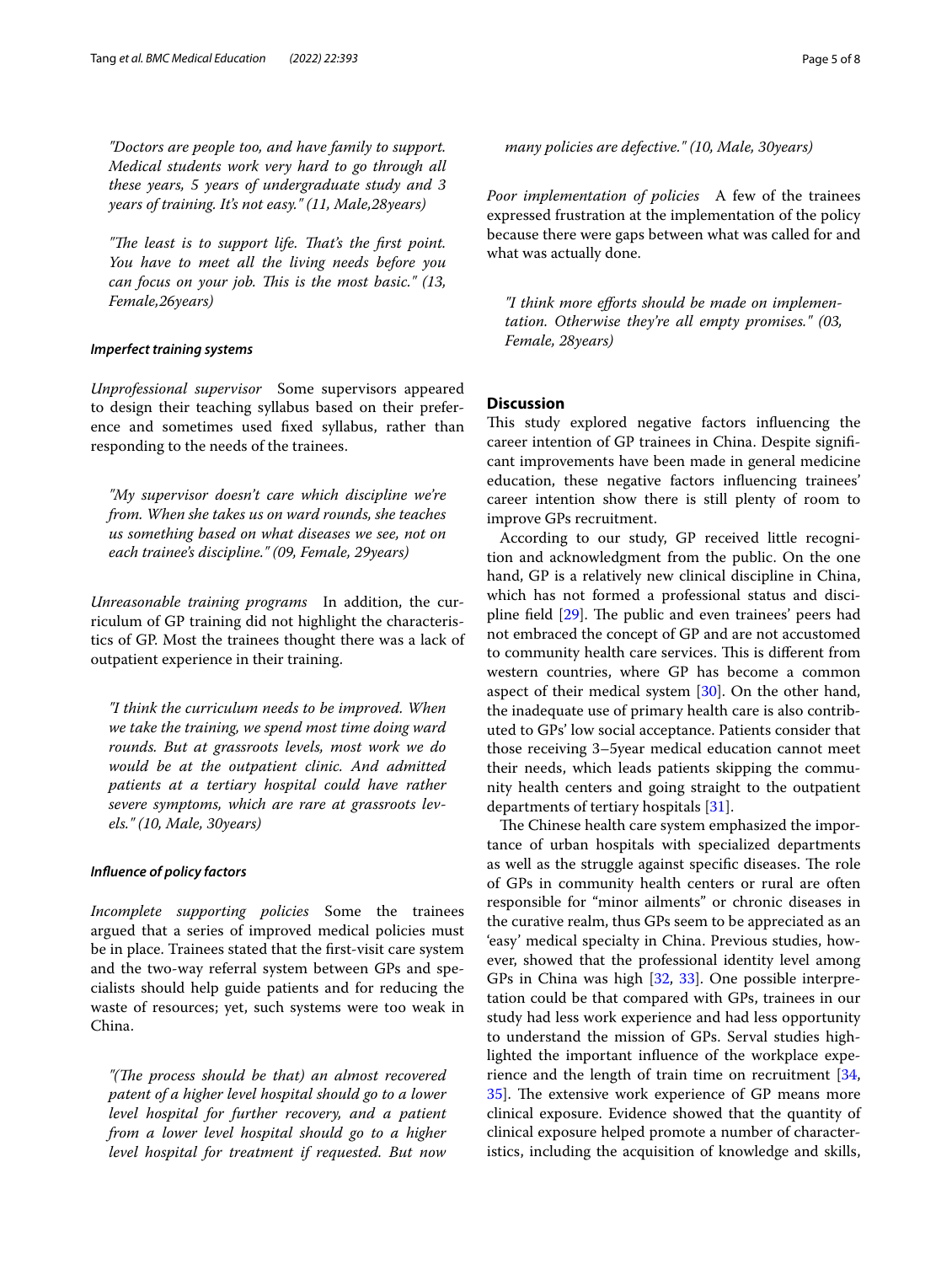and encourage them to take on more complex clinical responsibilities [\[36\]](#page-7-6).Our interpretation was supported by these studies.

The pay for GPs was low, and central funds were scarce for them in China. The remuneration structure of GPs in China can be divided into two parts: basic performance and incentive performance. To reduce the phenomenon of over-prescription, the Chinese government introduced a zero-mark-up drug policy in 2009 [\[37\]](#page-7-7). However, the removal of drug mark-up has in turn afected the remuneration of GPs at the grassroots, as the GP's bonuses depend on drug revenues [[38\]](#page-7-8). So far there were no efective measures to compensate for these income losses. Studies showed that Chinese GPs who worked in primary health care (PHC) institutions usually received lower income than specialists in secondary/tertiary hospitals whose remuneration fatted with the social average wage (1 time or so) [[39,](#page-7-9) [40](#page-7-10)]. Also, GPs do not receive legally mandated social benefts. A review reported that employees in most of community centers, community health stations, and township health centers had no social benefts mandated by the Chinese Government  $[41]$  $[41]$  $[41]$ . This reflects the problem of inadequate fnancial support.

Unsatisfying training system was an important negative factor that emerged in this study, actually, other Western countries such as Germany also struggle hard to improve the training of GP and improve its attractiveness [[42\]](#page-7-12). In the current Chinese context, most GP teaching physicians are hospital-based specialists, and they have little contact with GPs themselves [\[43\]](#page-7-13). GPs trainees thus do not well understand the complementary aspects between GP and specialist, if their supervisors do not give appropriate and adequate instruction. A previous study reported that infrastructure and clinical care capabilities provided by primary healthcare institutions would not satisfy patients' needs, which can diminish their preparedness to care for the public  $[41]$ . This could also be one of the reasons the GPs profession was not as attractive, but it was not well explored in our study.

Shortage of GPs, poor service skills, and low social recognition and professional identity are the main limiting conditions infuencing the development of GPs responsibility system and two-way system  $[44]$  $[44]$ . These flawed systems, in turn, impede the trainee's decision to become a GP. Developing a system to make GPs the frst option is necessary for promoting GP  $[45]$  $[45]$ . The other challenge is the lack of recognition of the importance of the reform in the policy. The long-term benefits of the GP reform are not well understood by bureaucrats of local government and staff in the district hospitals, who find it difficult to implement policies [[46\]](#page-7-16). Strengthening leadership and organizational structure are required for GP's career development in the future.

#### **Strengths and limitations of this study**

Trainees with diferent demographic characteristics, including genders, training years and experience, contributed to this study, which helped provide a diverse and complete profile of GP trainees. The limitations of our study are as follow. First, the transferability of our fndings can be limited, since the fndings were obtained with in the special context of China, where the GP system has just been established; although the Chinese reform systemic strategics and problems can become an exemplary for other nations that would develop GPs training, such as Pakistan [\[47](#page-7-17)]. Additionally, although we attempted to maintain a position of neutrality throughout the data collection and analysis, it was nevertheless possible that certain trainees may be reluctant to express their authentic views but give the researcher's desired responses instead. To minimize this potential bias, we actively encouraged the trainees to express their views and always challenged dominant viewpoints, for example, by asking 'does anyone have any diferent opinions on this subject?'

#### **Conclusions**

We have identifed negative aspects which can infuence the career intention of trainees, including social recognition, professional identifcation, remuneration, training system, and policy. These results suggest that more work needs to be done to increase the attraction of GP. It is hoped that through educational campaigns, the importance of community health services and the status of GPs can receive more recognition from the public. Additionally, the government should constantly strengthen policy support, such as a fair remuneration system, evaluation system of training curriculum, and management system of GP trainers. It is also necessary to strengthen leadership and organizational structures to ensure policy implementation to attract highly qualifed GPs to provide primary care in China.

#### **Supplementary information**

The online version contains supplementary material available at [https://doi.](https://doi.org/10.1186/s12909-022-03456-x) [org/10.1186/s12909-022-03456-x.](https://doi.org/10.1186/s12909-022-03456-x)

<span id="page-5-0"></span>**Additional fle 1.** The interview outline of negative factorsinfuencing career intention: a qualitative study of the general practicetrainees.

#### **Acknowledgements**

The authors thank all the participants and trainees for their time and contribution. Responsibility for any remaining errors lies solely with the authors.

#### **Authors' contributions**

LT analyzed the data and wrote the manuscript. HY participated in the design of the study, performed the data analyses, and helped to draft the manuscript. ZXM supported the interpretation of fndings and edited the manuscript. QL collected the data and participated in the coordination of the study. SPL conceived and designed the study, analyzed the data, and was involved in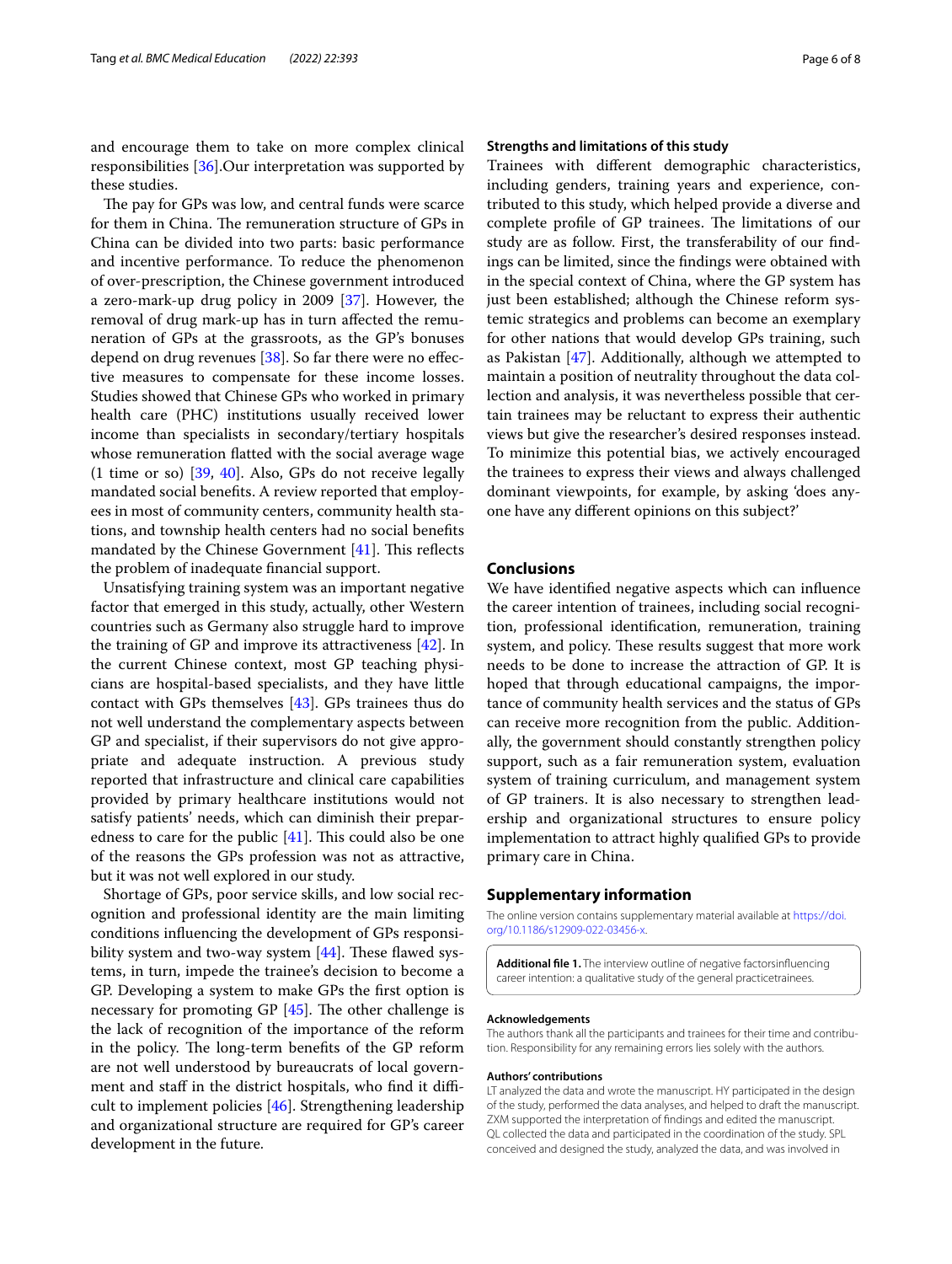revising the manuscript for important content. All authors have read and approved the fnal manuscript.

#### **Funding**

Not applicable.

#### **Availability of data and materials**

The data used and/or analyses during the study are available from the corresponding author upon reasonable request.

#### **Declarations**

#### **Ethics approval and consent to participate**

 This study was approved by the Medical Ethics Committee of Medical School, Shandong University (ECSHCMSDU20190501), and conforms to the ethics guidelines of the Declaration of Helsinki. Informed consent was obtained from all participants to allow the researchers to make follow-up contact to confrm the components and interpretation of the data analysis.

#### **Consent for publication**

Not applicable.

## **Competing interests**

The authors declare no confict of interest.

#### **Author details**

<sup>1</sup> Centre for Health Management and Policy Research, School of Public Health, Cheeloo College of Medicine, Shandong University, 250012 Jinan, China. 2 <sup>2</sup>NHC Key Lab of Health Economics and Policy Research, Shandong University, 250012 Jinan, China. <sup>3</sup> Center for Health Preference Research, Shandong University, 250012 Jinan, China. <sup>4</sup> Department of Human Resources, The Fourth Afliated Hospital, Zhejiang University School of Medicine, 322000 Yiwu, China. <sup>5</sup> School of Public Administration, Southwestern University of Finance and Economics, 611130 Chengdu, China. <sup>6</sup>Cheeloo College of Medicine, Shandong University, 250012 Jinan, China.

# Received: 1 July 2021 Accepted: 11 May 2022<br>Published online: 21 May 2022

#### **References**

- <span id="page-6-0"></span>1. Alber K, Kuehlein T, Schedlbauer A,et al. Medical overuse and quaternary prevention in primary care - A qualitative study with general practitioners. BMC Fam Pract. 2017;18(1):99.
- <span id="page-6-1"></span>2. Bodenheimer T, Fernandez A. High and rising health care costs. Part 4: can costs be controlled while preserving quality? Ann Intern Med. 2005;143(1):26–31.
- <span id="page-6-2"></span>3. Ham C. Government and national bodies take charge of decision making as NHS crisis grows. BMJ. 2016;352:i658.
- <span id="page-6-3"></span>4. American Academy of Family Physicians. Family Physician Workforce Reform: Recommendations of the American Academy of Family Physicians.2017. [http://www.aafp.org/about/policies/all/workforce-reform.](http://www.aafp.org/about/policies/all/workforce-reform.html.) [html.](http://www.aafp.org/about/policies/all/workforce-reform.html.) (Accessed 28 Nov 2017)
- <span id="page-6-4"></span>5. van den Bussche H. The future problems of general practice in Germany: current trends and necessary measures. Bundesgesundheitsblatt Gesundheitsforschung Gesundheitsschutz. 2019,62(9):1129–1137.
- <span id="page-6-5"></span>6. The College of Family Physicians of Canada. Family Medicine in Canada – Vision for the Future.2017. [http://www.cfpc.ca/uploadedFiles/Resources/](http://www.cfpc.ca/uploadedFiles/Resources/Resource_Items/FAMILY_MEDICINE_IN_CANADA_English.pdf) [Resource\\_Items/FAMILY\\_MEDICINE\\_IN\\_CANADA\\_English.pdf](http://www.cfpc.ca/uploadedFiles/Resources/Resource_Items/FAMILY_MEDICINE_IN_CANADA_English.pdf). (Accessed 28 Nov 2017)
- <span id="page-6-6"></span>7. Gauchan B, Mehanni S, Agrawal P, et al. Role of the general practitioner in improving rural healthcare access: a case from Nepal [J]. Hum Resour Health, 2018, 16(1): 23.
- <span id="page-6-7"></span>Pal R, Kumar R. Need of Department of General Practice / Family Medicine at AIIMS (All India Institute of Medical Sciences): Why the apex medical institute in India should also contribute towards training and education of general practitioners and family physicians [J]. Journal of family medicine and primary care, 2017, 6(2): 175–179.
- 
- <span id="page-6-8"></span>9. National Health and Family Planning Commission of the People's Republic of China. China health and family planning statistical yearbook 2020. Beijing: Peking Union Medical College Publishing House, 2021.(in Chinese)
- <span id="page-6-9"></span>10. NHS. The Information Centre for health and social care. NHS workforce: summary of staff in the NHS: results from September 2012 census. 2013. [http://www.content.digital.nhs.uk/catalogue/PUB10392/nhs-staf-2002-](http://www.content.digital.nhs.uk/catalogue/PUB10392/nhs-staf-2002-2012-over-rep.pdf) [2012-over-rep.pdf](http://www.content.digital.nhs.uk/catalogue/PUB10392/nhs-staf-2002-2012-over-rep.pdf). (Accessed 24 Feb 2017)
- <span id="page-6-10"></span>11. Research group on the research of the status quo of the National General Practice Professional Team.A national investigation on status of general practitioners in China. Chinese Journal of General Practitioners.2009;8:86–90.(in Chinese).
- <span id="page-6-11"></span>12. Yu X. The development and prospect of chinese general practice since the founding of new China 70 years ago. Chinese J Gen Prac. 2019;17(11):1797–9.
- <span id="page-6-12"></span>13. Xu D, Sun B, Wan X, et al. Reformation of medical education in China. Lancet. 2010;375(9725):1502–1504.
- <span id="page-6-13"></span>14. The State Council of the People's Republic China. State Council's Guiding Opinion on Establishing the General Practitioner System.2011. [http://](http://www.gov.cn/zwgk/2011-07/07/content_1901099.htm) [www.gov.cn/zwgk/2011-07/07/content\\_1901099.htm.](http://www.gov.cn/zwgk/2011-07/07/content_1901099.htm) Accessed 4 Jul 2011.
- <span id="page-6-14"></span>15. Wu D, Lam TP. At a Crossroads: Family Medicine Education in China. Acad Med. 2017;92(2):185–191.
- <span id="page-6-15"></span>16. National Health and Family Planning Commission, National Development and Reform Commission, Ministry of Education, Ministry of Finance, Ministry of Human Resources and Social Security, State Administration of Traditional Medicine. Notice on the issuance of opinions on the implementation of training for Assistant General Practitioners (Trial).2016. [http://www.nhc.gov.cn/cms-search/xxgk/getManuscriptXxgk.htm?id](http://www.nhc.gov.cn/cms-search/xxgk/getManuscriptXxgk.htm?id=ac7465a)= [ac7465a7](http://www.nhc.gov.cn/cms-search/xxgk/getManuscriptXxgk.htm?id=ac7465a)78f24fcd9a47f7cec54a3974.Accessed 5 Apr 2016.
- <span id="page-6-16"></span>17. National Health and Family Planning Commission. Development report on China's standardised residency training system.2014. [http://www.](http://www.moh.gov.cn/qjjys/s3594/201505/953d3206bb1c4c869944e0a139328a0d.shtml) [moh.gov.cn/qjjys/s3594/201505/953d3206bb1c4c869944e0a139328a0d.](http://www.moh.gov.cn/qjjys/s3594/201505/953d3206bb1c4c869944e0a139328a0d.shtml) [shtml.](http://www.moh.gov.cn/qjjys/s3594/201505/953d3206bb1c4c869944e0a139328a0d.shtml)Accessed 15 Nov 2015.
- <span id="page-6-17"></span>18. Li W, Shu Q, Huang Q, et al.The intention and infuencing factors of registration of practitioners in the training before transferring the post of general practitioners in Yunnan Province. Chinese Journal of General Practice.2018;16(6):863–865 + 1042.(in Chinese)
- <span id="page-6-18"></span>19. Huang L, Hu S, Wang H,et al.Study on the relation of job burnout and turnover intention in the resident physician of general standardized training program. Shanghai Medical & Pharmaceutical Journal.2017;38(24): 7–11. (in Chinese)
- <span id="page-6-19"></span>20. Dale J, Russell R, Scott E, et al. Factors infuencing career intentions on completion of general practice vocational training in England: a crosssectional study. BMJ Open. 2017;7(8):e017143.
- 21. Lambert TW, Smith F, Goldacre MJ. Trends in attractiveness of general practice as a career: surveys of views of UK-trained doctors. Br J Gen Pract. 2017;67(657):e238-e247.
- <span id="page-6-20"></span>22. Spooner S, Gibson J, Rigby D,et al. Stick or twist? Career decision-making during contractual uncertainty for NHS junior doctors. BMJ Open. 2017;7(1):e013756.
- <span id="page-6-21"></span>23. Wang R, Li Y, Ji G, et al.Barriers for General Practitioner Trainees Becoming Registered General Practitioners:a Survey.Chinese General Practice.2019;22(28:3505–3509.(in Chinese)
- <span id="page-6-22"></span>24. Sandelowski M. Whatever happened to qualitative description? Res Nurs Health. 2000;23(4):334–340.
- <span id="page-6-23"></span>25. National Health and Family Planning Commission. National health and family planning commission and other seven departments on establishing a system of resident standardization training guidance.2014. [http://www.nhc.gov.cn/qjjys/s3593/201401/032c8cdf2](http://www.nhc.gov.cn/qjjys/s3593/201401/032c8cdf)eb64a369cca4f-9b76e8b059.shtml.Accessed 17 Jan 2014.
- <span id="page-6-24"></span>26. Xu J, Huang J, Li W, et al. Equity research on the allocation of general practitioner resources in Shandong Province. Modern Preventive Medicine 2021. 48(08):1408–1412.
- <span id="page-6-25"></span>27. Vaismoradi M, Turunen H, Bondas T. Content analysis and thematic analysis: Implications for conducting a qualitative descriptive study. Nurs Health Sci. 2013;15(3):398–405.
- <span id="page-6-26"></span>28. Kiger ME, Varpio L. Thematic analysis of qualitative data: AMEE Guide No. 131. Med Teach. 2020;42(8):846–854.
- <span id="page-6-27"></span>29. Kong X, Yang Y. The current status and challenges of community general practitioner system building in China. QJM. 2015;108(2):89–91.